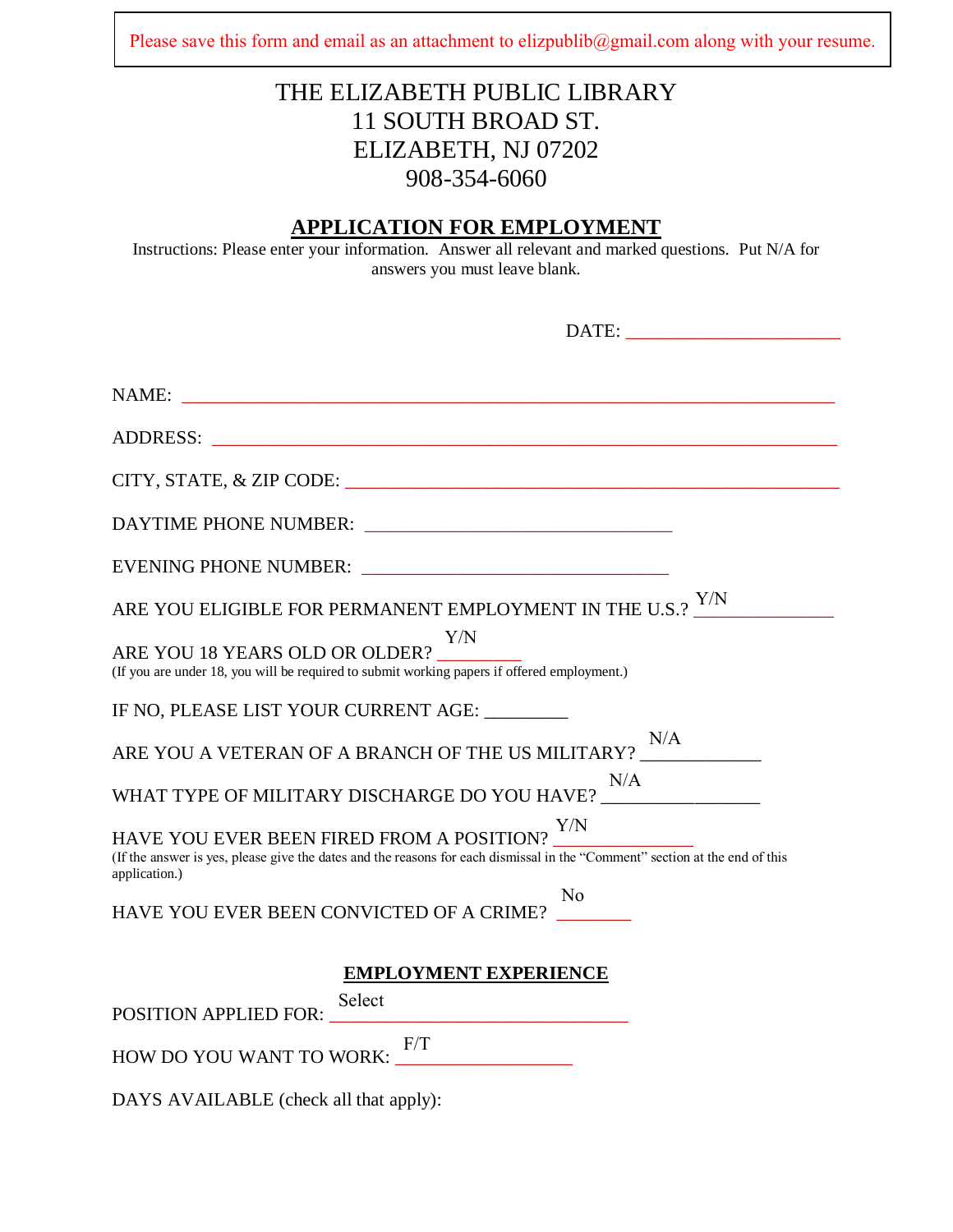|           |                                                |  | Monday Tuesday Wednesday Thursday Friday Saturday                                |
|-----------|------------------------------------------------|--|----------------------------------------------------------------------------------|
|           | HOURS AVAILABLE: AM/PM                         |  |                                                                                  |
|           | DATE AVAILABLE TO START: _____________________ |  |                                                                                  |
|           | UPLOAD YOUR RESUME: UPLOAD YOUR RESUME:        |  |                                                                                  |
| <b>OR</b> |                                                |  |                                                                                  |
|           | ENTER EMPLOYMENT INFORMATION HERE:             |  |                                                                                  |
|           |                                                |  |                                                                                  |
|           |                                                |  |                                                                                  |
|           |                                                |  | HIGHEST SALARY: _____________ EMPLOYED FROM: ______________ TO: ________________ |
|           |                                                |  |                                                                                  |
|           |                                                |  | DESCRIBE THE TYPE/KIND OF WORK PERFORMED: ________________________________       |
|           |                                                |  |                                                                                  |
|           |                                                |  |                                                                                  |
|           | MAY WE CONTACT? Y/N                            |  |                                                                                  |
|           |                                                |  |                                                                                  |
|           |                                                |  |                                                                                  |
|           |                                                |  | HIGHEST SALARY: _____________ EMPLOYED FROM: ______________ TO: ________________ |
|           |                                                |  |                                                                                  |
|           |                                                |  |                                                                                  |
|           |                                                |  |                                                                                  |
|           |                                                |  |                                                                                  |
|           | MAY WE CONTACT? $\underbrace{\hbox{Y/N}}$      |  |                                                                                  |
|           |                                                |  |                                                                                  |
|           | PHONE NUMBER: JOB TITLE:                       |  |                                                                                  |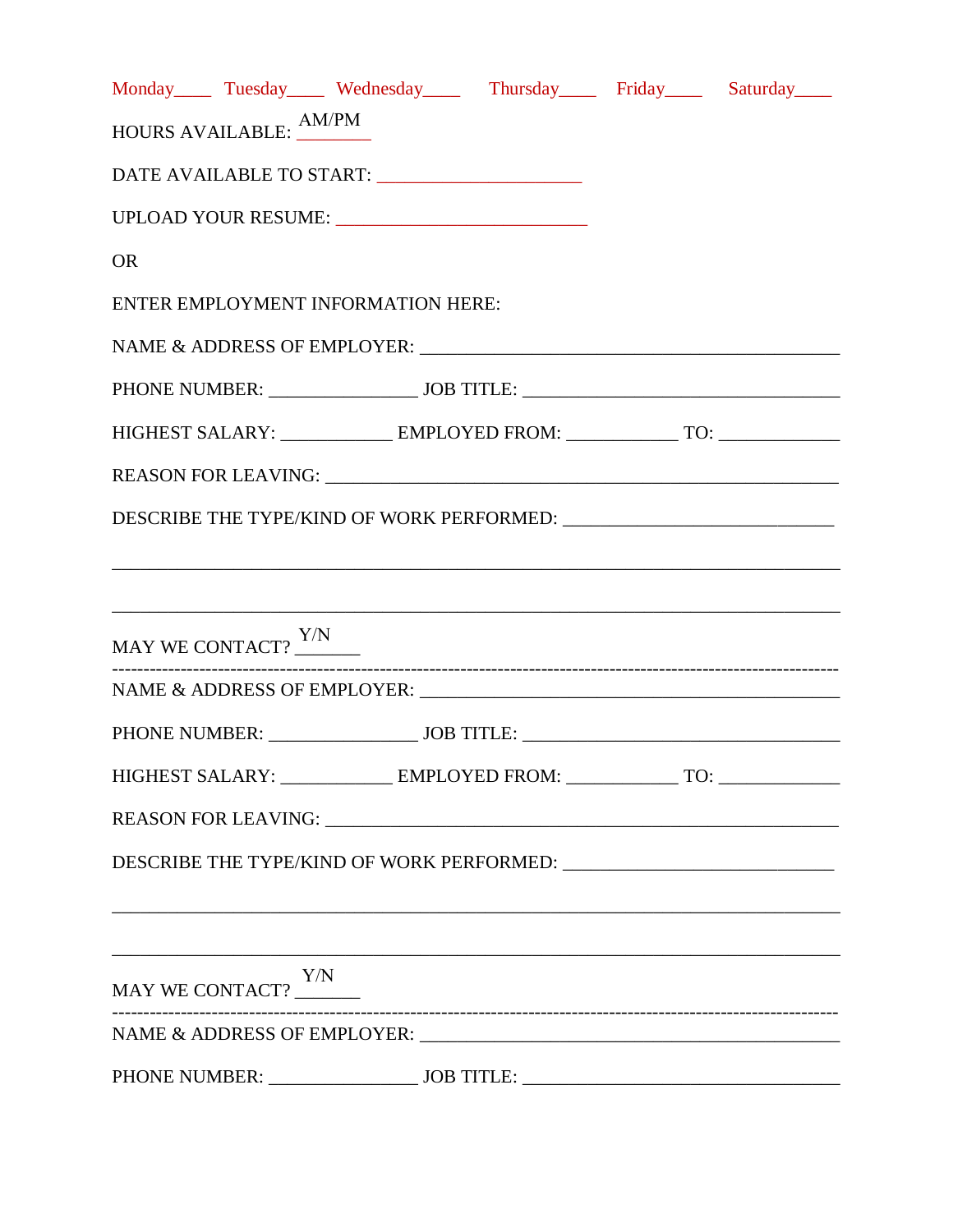| HIGHEST SALARY: _____________ EMPLOYED FROM: _____________ TO: _________________                        |                  |  |
|---------------------------------------------------------------------------------------------------------|------------------|--|
|                                                                                                         |                  |  |
|                                                                                                         |                  |  |
| ,我们也不能在这里的时候,我们也不能在这里的时候,我们也不能会在这里的时候,我们也不能会在这里的时候,我们也不能会在这里的时候,我们也不能会在这里的时候,我们也不                       |                  |  |
| ,我们也不会有什么。""我们的人,我们也不会有什么?""我们的人,我们也不会有什么?""我们的人,我们也不会有什么?""我们的人,我们也不会有什么?""我们的人<br>MAY WE CONTACT? Y/N |                  |  |
|                                                                                                         | <b>EDUCATION</b> |  |
|                                                                                                         |                  |  |
| DID YOU GRADUATE: <u>Yes</u>                                                                            |                  |  |
| GED: $N/A$                                                                                              |                  |  |
|                                                                                                         |                  |  |
| $\begin{tabular}{l} DID YOU GRADUATE: \underline{\hbox{N/A}}\\ \end{tabular}$                           |                  |  |
|                                                                                                         |                  |  |
| DID YOU GRADUATE: <u>N/A</u>                                                                            |                  |  |

## LIST ANY SPECIAL SKILLS OR OFFICE MACHINES OPERATED, ETC.

# **REFERENCES**<br>(Please List Three)

| NAME: |  |
|-------|--|